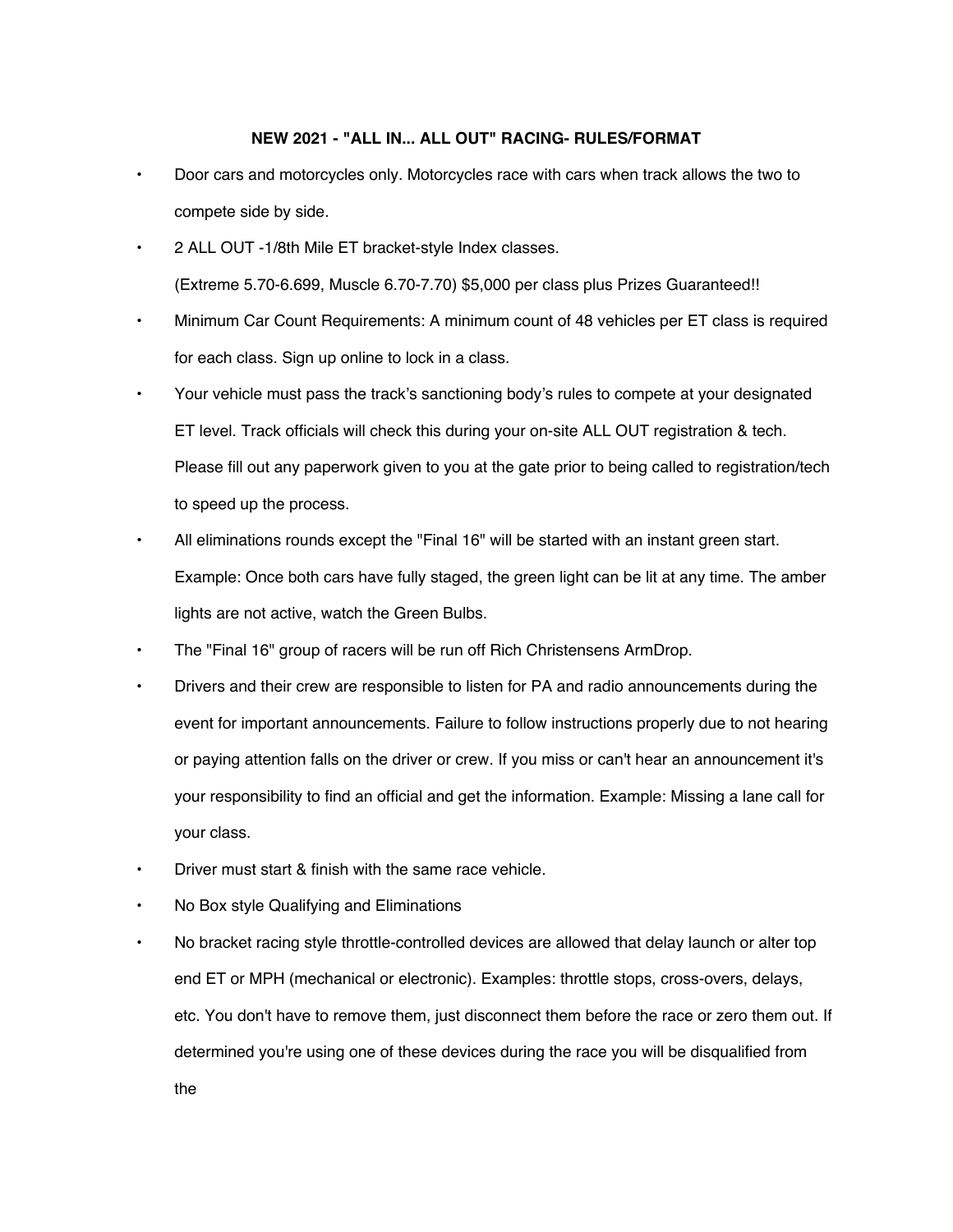competition. Exceptions: Trans brakes, multi-step ignition and factory installed launch controls are allowed for starting line use only.

- No Deep Staging throughout the event.
- If competitors can't agree on lane choice it will be determined by a coin flip.
- All runs during 16 car negotiated final runoff with Rich Christensen will be monitored by the ALL OUT staff. This is to determine if the competitor is sandbagging or utilizing power adders to gain an advantage. (Weather, temperature and negotiated car lengths change will be taken into consideration)
- Make sure you go over every nut and bolt on your vehicle before the competition. This is a TV production and we have to stay on schedule to complete the show before the track's curfew. If you leak fluids on the track you will be disqualified from the competition and no more passes will be allowed. Use of products like Purple Ice, Water Wetter and Evans cooling is recommended.
- Your ALL OUT racer number must be visible on the tower side & front windows. Keep these visible or your time will not be recorded for qualifying. If you've paid for and registered one vehicle for two classes, you will be given one number at tech; please inform tech of your dual registration. You must cover any existing car numbers to avoid confusion during qualifying.
- Any disputes will be adjudicated by the All Out Live event staff. We will do our best to be fair to all involved.
- This a Kid-Friendly No Tolerance event Arguing, fighting, drunkenness, abusive language towards any racer or official will get you ejected and banned for life from any future events. No exceptions - no refunds will be given.
- FINAL RULE: HAVE FUN!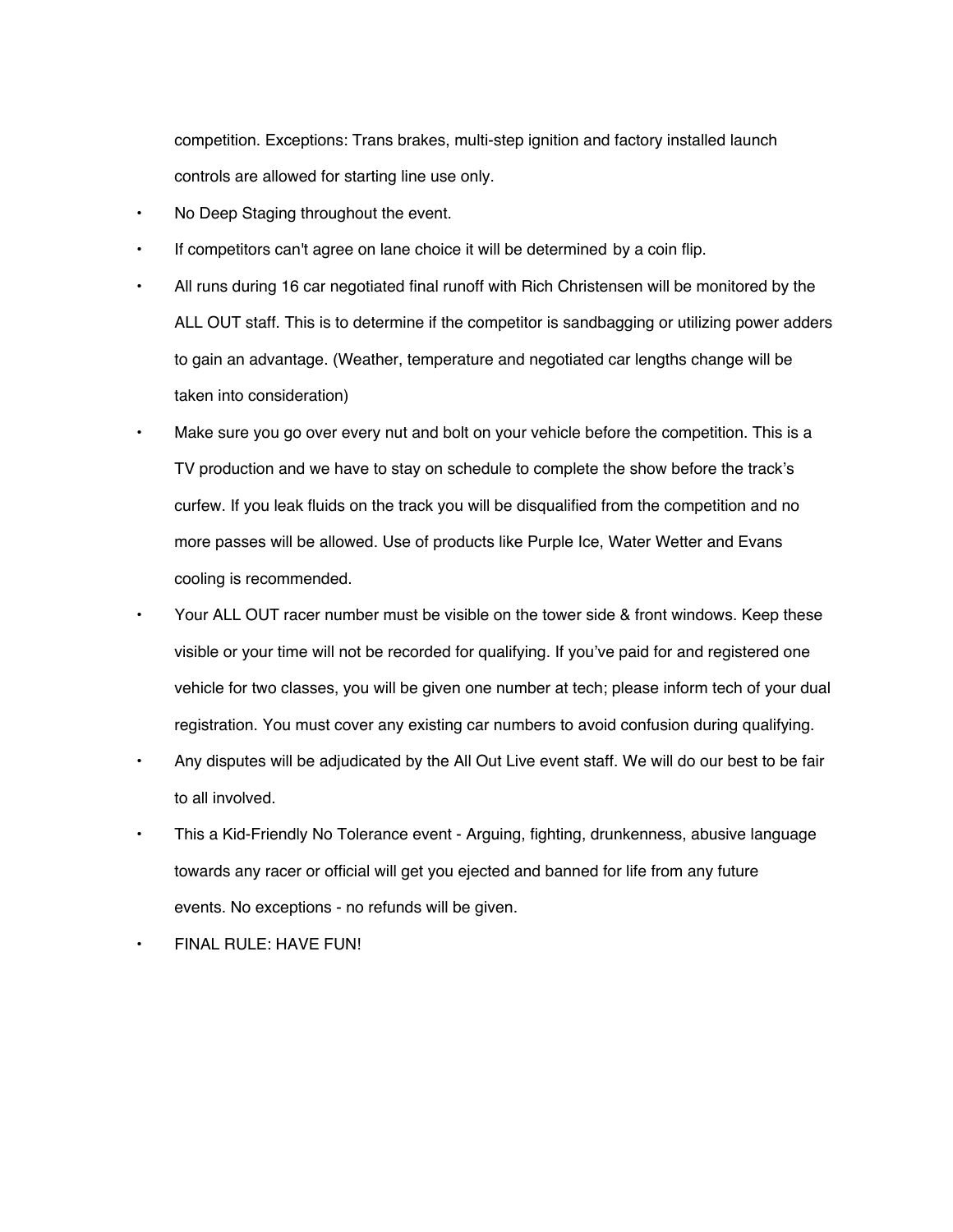# **RACE DAY FORMAT (ALL OUT ET Classes - Muscle & Extreme)**

## **Qualify**

• Time, weather and car count permitting we will have up to 2 Qualifying passes to determine

the racers ALL OUT ET for the Day.

- Run your car ALL OUT every pass during the qualifying. From your fastest qualifying ET we subtract 1 tenth for weather and track condition changes. This becomes your Permanent ET DIAL IN during the Instant Green Start portion of the PINKS ALL OUT elimination rounds. Example - Fastest ET during qualifying 1/8th 8.70 - (Dial for the Day 8.60 ET)
- After qualifying All Class changes can be made simply by joining the group that matches your qualifying ET. Once eliminations have started you cannot change classes.
- All ET classes (Muscle, Extreme) will be called to lanes separately during the two qualifying passes and run on an "Instant Green" start. Example: "Muscle Class to lanes 1 & 2

## **ET/Group Eliminations**

- Listen for the ET Class you've chosen to compete in when lane assignments are called for eliminations.
- During eliminations, all classes will start off on an "Instant Green" tree start, until the Final 16 competitors are left.
- Make sure you listen for your elimination round calls. It's your responsibility to make the call to lanes. If you don't make it before we start the next round, you will be eliminated from the competition.
- Eliminations rounds are run until we have a "Final 16" Group of Racers. In the case where we have an uneven number of racers at the end of qualifying, we will choose "Lucky Dogs". We will choose a Lucky Dog racer/racers to advance to the "Final 16" from the last round of eliminations losers. The racer/racers with the closest ET to their qualified index moves on to the "Final 16". These "Lucky Dog" racers will be announced over the tracks PA system.

### **ET/Group Eliminations**

• Listen for Final 16 ET Class lane assignment and bring your ride and anything they need for